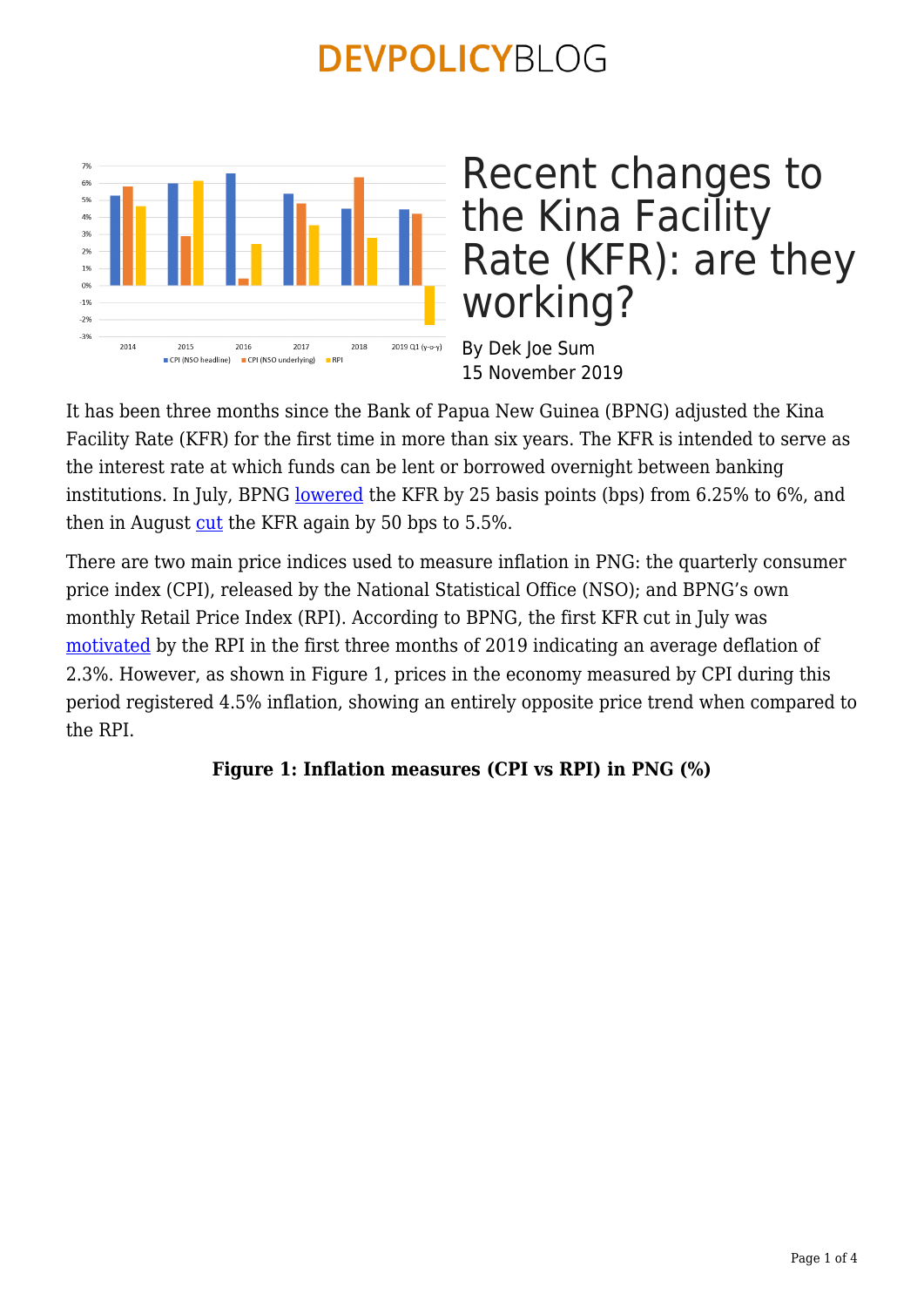

The official explanation provided by BPNG on the second rate cut in August was also puzzling. Governor Bakani's [press release](https://www.bankpng.gov.pg/wp-content/uploads/2019/08/August-2019-KFRPress2.pdf) in August stated, "In view of the on-going improvement in economic activity in the second quarter of 2019, with non-mineral private sector activities remaining robust and stability in other macroeconomic indicators, including inflation and exchange rate, [BPNG] decided to further ease its stance of monetary policy." The statement goes against the standard practice of countercyclical monetary policy. If economic activity was robust, the central bank should have considered lifting not reducing the KFR (with the aim of making borrowing more costly and thus slowing down economic activity and pushing down prices).

But does any of this matter? Three months after the first easing, only one commercial bank in PNG, Bank of South Pacific (BSP), has [revised](http://www.bsp.com.pg/About-Us/Rates--Fees/Interest-Rates/Business-Interest-Rates.aspx) its 'indicator lending rate' (ILR) downward while other banks have kept their respective ILR and deposit rates unchanged. Moreover, the BSP's ILR was only revised downward by 10 bps, compared to the 75 basis point reduction in the KFR.

Why is KFR pass-through so limited? The simple fact is that due to excess liquidity, banks hardly need to access the overnight money market, rendering the KFR impotent as a policy lever. Figure 2 shows the increasingly abundant excess liquidity in the PNG banking system (that is, short-term assets that are in excess of the banks' liquidity needs).

### **Figure 2: Excess liquidity and the loan-to-deposit ratio**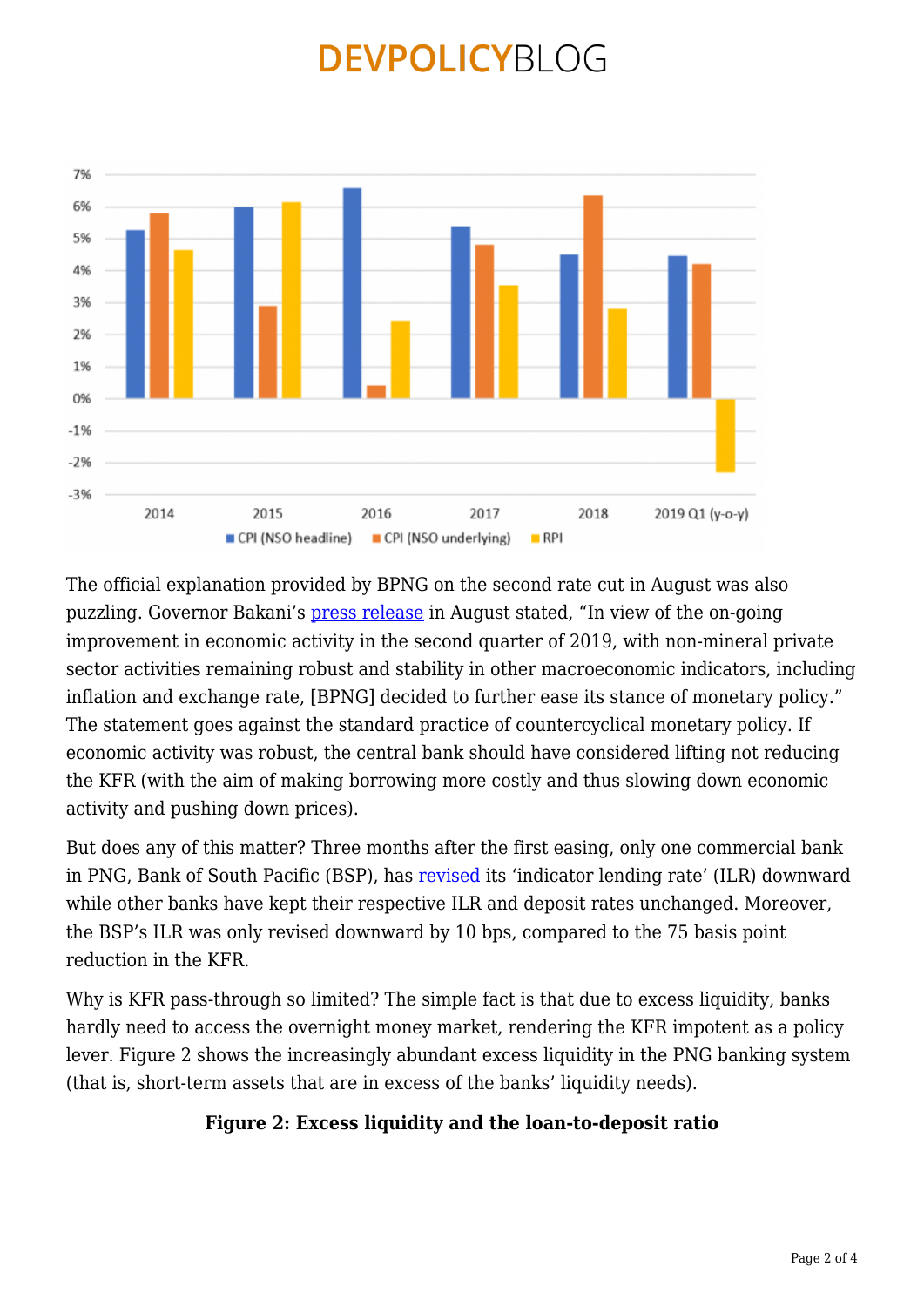

The question then becomes, why is there excess liquidity? Figure 2 also shows that on average, for every 1 kina received by commercial banks as a deposit from 2002 to 2019, only about 0.5 kina is loaned out to the market. The lack of lending in the economy is due to PNG's structurally low lending environment, underpinned by a large unbanked population and [less favourable](https://tradingeconomics.com/papua-new-guinea/ease-of-doing-business) business environment, although in recent years it has started to show some [improvement](https://www.thenational.com.pg/good-but-not-good-enough-png/). Furthermore, there is a massive spread between the very high rates at which funds are lent out by the banks, and the very low rates depositors receive on their accounts. Limited competition in the banking sector in PNG contributes to the persistently high interest spread (Figure 3). Competition in the banking industry has been further curtailed by the [acquisition](https://media.anz.com/posts/2019/09/important-information-for-anz-png-customers) of ANZ Retail by Kina Bank in mid-2018, which has reduced the number of retail bankers to just three. The spread shown in Figure 3 (that is, the difference between the lending and deposit rate) is in fact one of the [highest](https://onlinelibrary.wiley.com/doi/full/10.1002/app5.287) in the East Asia and Pacific region, which explains why PNG's banks are the most profitable in the region.

#### **Figure 3: Deposit and lending rates and interest spread (%)**